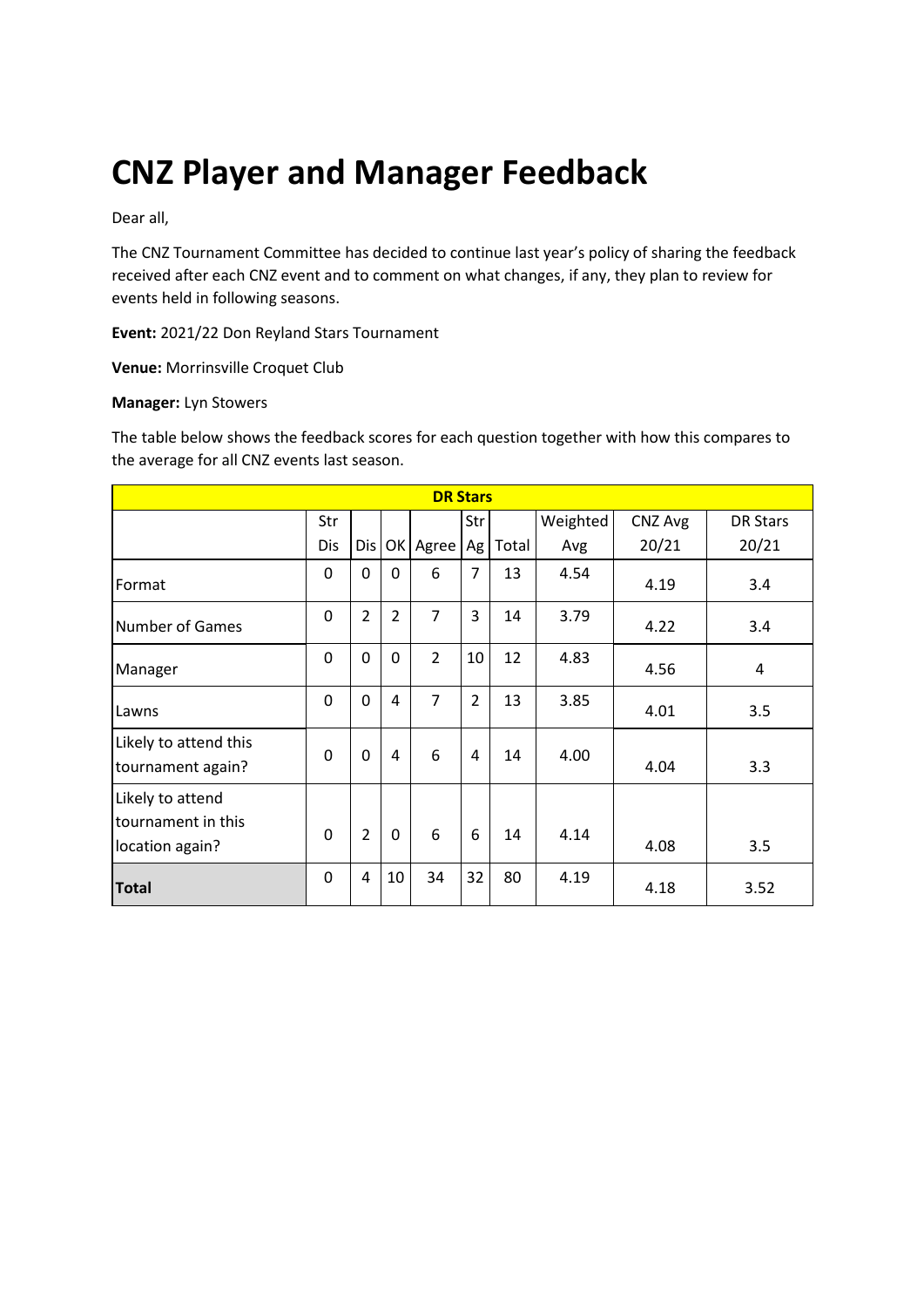# **Response to feedback**

# **Format - the following feedback was received**

- A round robin was the fairest way of competing and as a result all players got to compete equally. The time limits for the games with no stopping of the clocks for double banking became an issue at times, in one match there was a wait period which actually exceeded the playing time , i.e., 37 minutes waiting and 22 minutes playing! This is not an easy issue to address as a Manager, so we just lived with it.
- Full round robin means everyone plays everyone
- Made it fair to ascertain a winner
- Enjoyed playing against all the entrants.
- Round Robin gives everyone a fair chance.
- format was perfect everybody played everybody
- It was a 16 player Round Robin. 15 games over two days. 8 games on Saturday and 7 games on Sunday. A big ask for the older participants but the weather was kind to us. It was an opportunity to play everyone rather than playing in two blocks.
- The format of the tournament allowed for each game to run smoothly and no put unnecessary pressure on the players, I believe the structure clearly had a lot of thought put into it
- Fair to play everyone in a round robin format
- 8 games and 7 on second day was hard but do-able the last day finished late difficult for people traveling after games and prize giving
- Double banking worked as games were staggered as the day progressed

### **CNZ TC Response**

The TC was not aware that time limits would be imposed, although the tournament conditions do state that they may be applied. Time limits may have been necessary to complete the event within the 2 days - the length of the event will be reviewed, as it can be a stretch to complete in 2 days..

# **Number of games per day - the following feedback was received**

- Close to the limit of the number of games which can realistically be played. The final game on day 1 was seriously impacted by a low sun angle, to the point where it was actually impossible to see the ball you were shooting at at times.
- If all 19 Associations are involved perhaps it needs to be played over 3 days to ensure a full round robin
- Given the format and two days play, only way.
- Long days unavoidable with so many players
- It was tough 15 matches
- The number of games was reasonable but at its limit for older players. 8 handicap games on Saturday and 7 on Sunday is a big ask. At this number of games each day the weather plays a part. The weather was good so all was well. If it had been drizzling it would be a bit miserable. But that's the luck of the draw.
- Although the Saturday had 8 games I quite enjoyed that and loved having games back to back because it meant that my focus wasn't lost
- Days were long and tiring however
- as above
- 15 games over 2 days was quite demanding.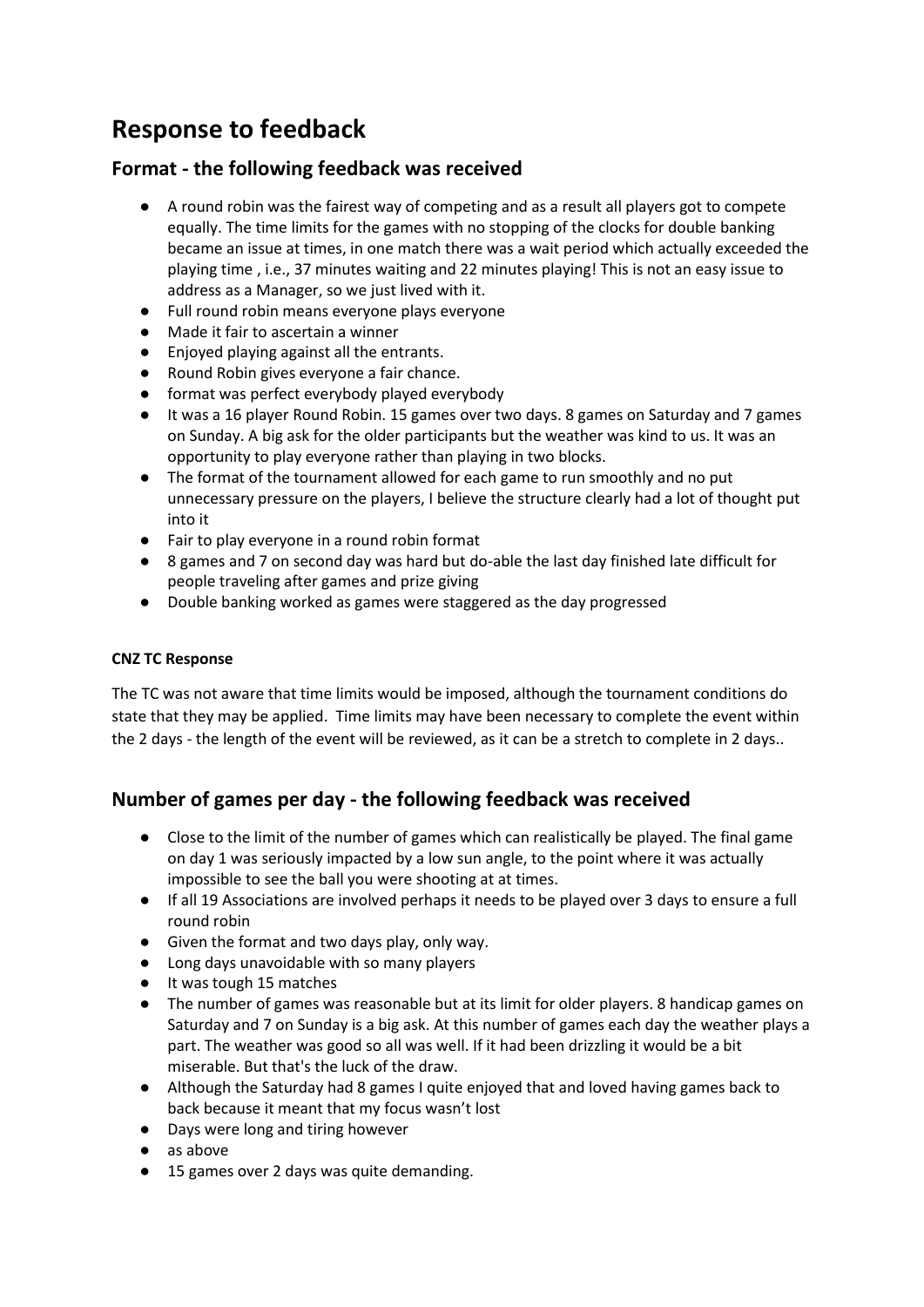#### **CNZ TC Response**

As per previous response, the length of this event will be reviewed

# **Lawns – the following feedback was received**

- Most were OK, but court 1 had some very random bumps in the surface, making it almost a lottery as to where the ball went at times. This court was often avoided by players, once they had experienced it.
- Some lawns were a bit rough around the hoops with small mounds making it difficult to run hoops
- Bumpy in places
- Balls mostly ran straight, grass in reasonable condition given end of summer. Some inconsistencies around the hoops.
- excellent lawns
- The lawns were generally good. Some a little better than others. The lawns were dry and fast. No complaints as we all play on the same lawns and experience the same conditions. The winner just adapts quicker than the loser!
- The lawns were beautiful to play on and if there was any issue with them the club was more than happy to look more into the issue if there was one, this is the same with hoops
- Fast and in very good condition
- Some lawn damage from lack of irrigation. Narrow boundaries on some lawns.

#### **CNZ TC Response**

Many thanks to Morrinsville for hosting the event and providing quality lawns.

## **Manager - the following feedback was received.**

- The manager's communication prior to the tournament was very good and we were made very welcome on arrival. The club did a stunningly good job of making the players feel welcome and the catering was superb. the Referees were very competent and relatively unobtrusive but very helpful when they were called on.
- Lyn was fantastic and provided detailed information prior to the tournament. She also went out of her way to during the tournament to make sure things were okay.
- As a player there appeared to be no hic-ups
- Clear and friendly communications, prompt admin, nice hospitality.
- Lyn was excellent and she had lots of help from Geof Young and Paul Werner
- Lyn Stowers was the first time manager and did a great job. No problems at all.
- She managed the tournament very well and personally made the effort to make sure each and every player felt welcome at their club which made the experience that much more enjoyable
- Good information prior to tournament and the two days went very well
- The tournament was well managed and communication to participants was excellent.